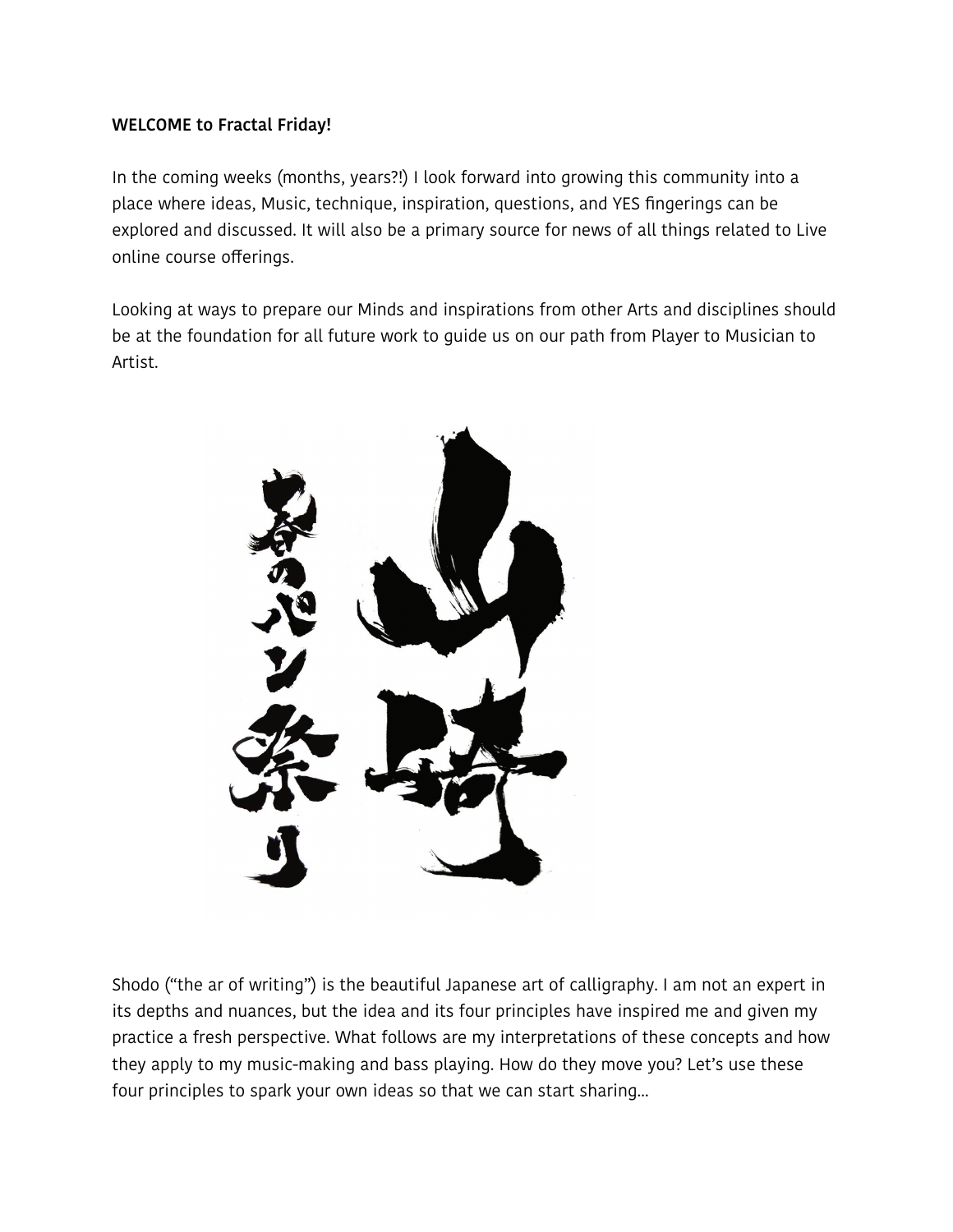### **1. Compose in Harmony and With Balance**

I see this as a call to see everything in its relation to everything else and not necessarily an admonition to proportion elements in a "Classical" sense. "Harmony" and "Balance" imply relationship, so nothing can be harmonious or balanced on its own. It is a matter of context; a favorite example of mine deals with a frog. In a swamp or at the river the presence of a frog is neither shocking nor surprising. In your kitchen sink it's an entirely diferent matter! It is situational whether or not you find the frog shocking. What meaning is derived from the context in which you experience it?

"Look, another frog in the swamp" or

"Holy crap, that frog just jumped right in front of me!" or

"Ack! A frog in the sink" or

"Wait until someone goes to wash the dishes! Heh heh heh"

You can see that it is not the frog itself, or necessarily an implicit meaning of a frog in any situation, but the meaning that you derive from the experience. One person's harmony is another person's cacophony.

### **2. Vary the Line**

In the Visual Arts, the line refers to how light or heavy, how thick or thin it is drawn. For musicians it is aural drawing of the written. The playing is storytelling, and we need to take the listener on a journey. Something has to happen! The slavish devotion to the written note as the "be-all-end-all" is a mistaken devotion; printed music is the best non-aural means that we have of recording and communicating something that is inherently ephemeral, personal, and as much an internal experience as an external one. Interpreting is so much more!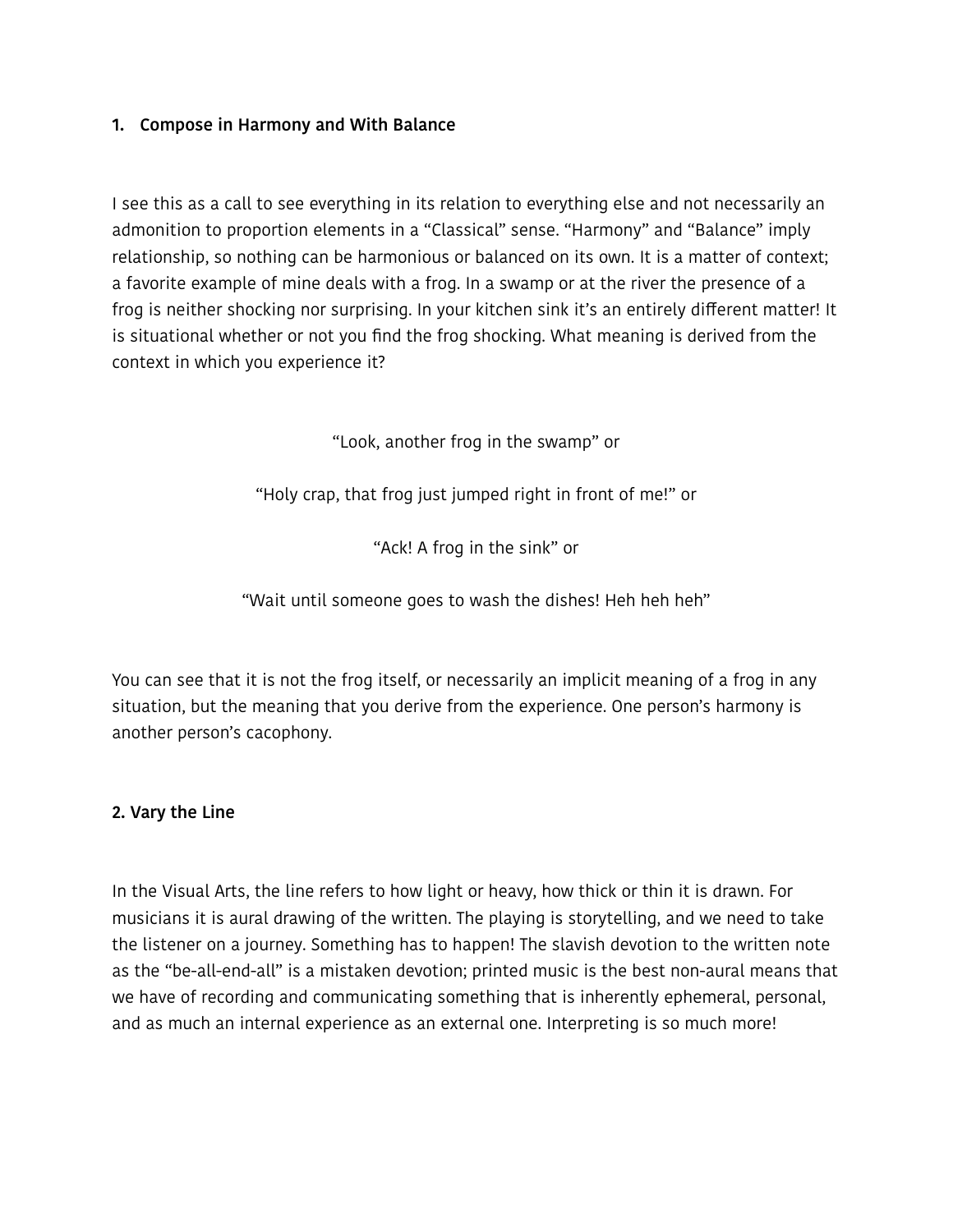#### **3. Finish what you start**

This concept works on a macro- and micro- levels. In Shodo, the idea is that a piece is completed in one sitting, without stopping or corrections. Initially this idea translates very easily to the context of a live performance; every moment is unique, and you only get one shot at it.

However, this concept also applies on a micro-level. A student pointed out that he felt this idea of finishing was also present in the context of individual notes, in that it is a call to stay mentally and physically engaged for the entire duration of a note (articulation, sustain, release) whether in performance or practice. This beautiful thought dovetails well into...

## **4. Extend KI (Chi in Chinese)**

Your intent, soul, the sum total of your entire being needs to flow from within you through your bow and into the instrument. The sound is the crystallization of your inner life at the moment the note begins. Without commitment, emotion, conviction, and musical intent playing will be AT BEST boring, likely sloppy, and devoid of any communicative properties. I like to think of extending my awareness from my Center (just below the navel) all the way into my fingers (sentient bristles of a brush, if you will) and into the bow so that it is as if I am physically touching the note and the strings directly.

### **FREE INTRODUCTORY FRACTAL FINGERING COURSE**

### Friday August 7 10AM PST

A Zoom link will be sent to all subscribers. If you would like to receive more info and you are not a subscriber, sign up at [www.fractalbassist.com](http://www.fractalbassist.com).